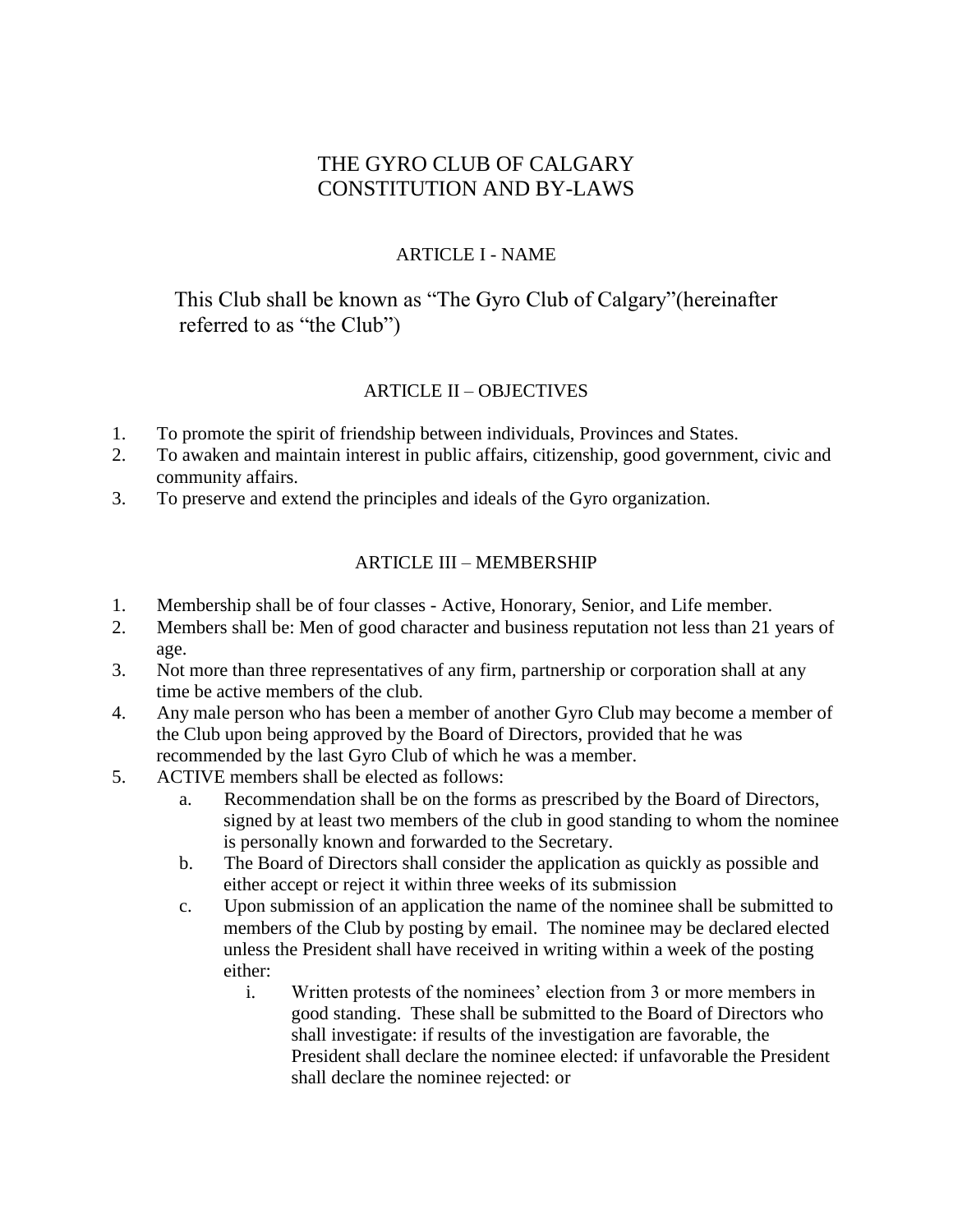- ii. A written request for a secret ballot signed by 5 members in good standing. The application for membership shall then be voted upon by secret ballot at the next meeting of the club. If at least 90% of the votes cast are in favor the president shall declare the candidate to be elected. If less than 90% of the votes cast are in favor the President shall declare the candidate to be rejected.
- d. Any rejection shall bar a second application for at least one year from the date of rejection.
- 6. A SENIOR member is an active member who has been an active member of any Gyro club for at least 25 years. A senior member is exempt from any attendance rules but otherwise is entitled to all privileges and subject to all the duties and obligations of other active members including the payment of dues.
- 7. A LIFE member may be appointed by the Board of Directors. He shall be exempt from the payment of all parts of Club dues including International and District dues as the Board may decide, but otherwise shall be deemed an active member and entitled to all the privileges and subject to all the duties and obligations of other active members. In this case if the member was less than a 50 year member, the Club would be responsible for International and District dues. Other than 50 year members, Life members shall be limited to 2.
- 8. An HONORARY member may be a member of another Gyro Club who has distinguished himself by meritorious service to Gyro. The Club may, by unanimous vote of the active members in good standing at a business meeting, elect as honorary member such person as may be approved and recommended to the meeting by the Board of Directors. The number of Honorary members shall be limited to 3, and they must be exempt from the payment of club dues including International and District dues. They will be listed on the Club Roster but only for information purposes and they will not vote at any meeting or hold office in the club.
- 9. The club's active members shall be limited to 100. No new members after this can be accepted except for transfers from other Gyro Clubs. A waiting list shall be established pending vacancy.
- 10. As per International and District VIII regulations, 50 year Gyros are exempt from International and District dues. Further, any Gyro who has subscribed to the International "Prepaid Fee Fund" is exempt from Payment of International dues in accordance with the regulations governing this fund.

#### ARTICLE IV - FRIENDS OF GYRO

If a member in good standing becomes incapacitated, either physically or mentally, the Board of Directors may, upon resignation of that Member from the club, elect said past member to a special status as a Friend of Gyro. The Friends of Gyro will enjoy a special relationship with the Club whereby they are not members, but are welcome to attend any meeting or social event permitted by their capacity. The Friends of Gyro are not bound by any obligations of membership, nor do they enjoy any privileges of membership, other than continued fellowship with the Members.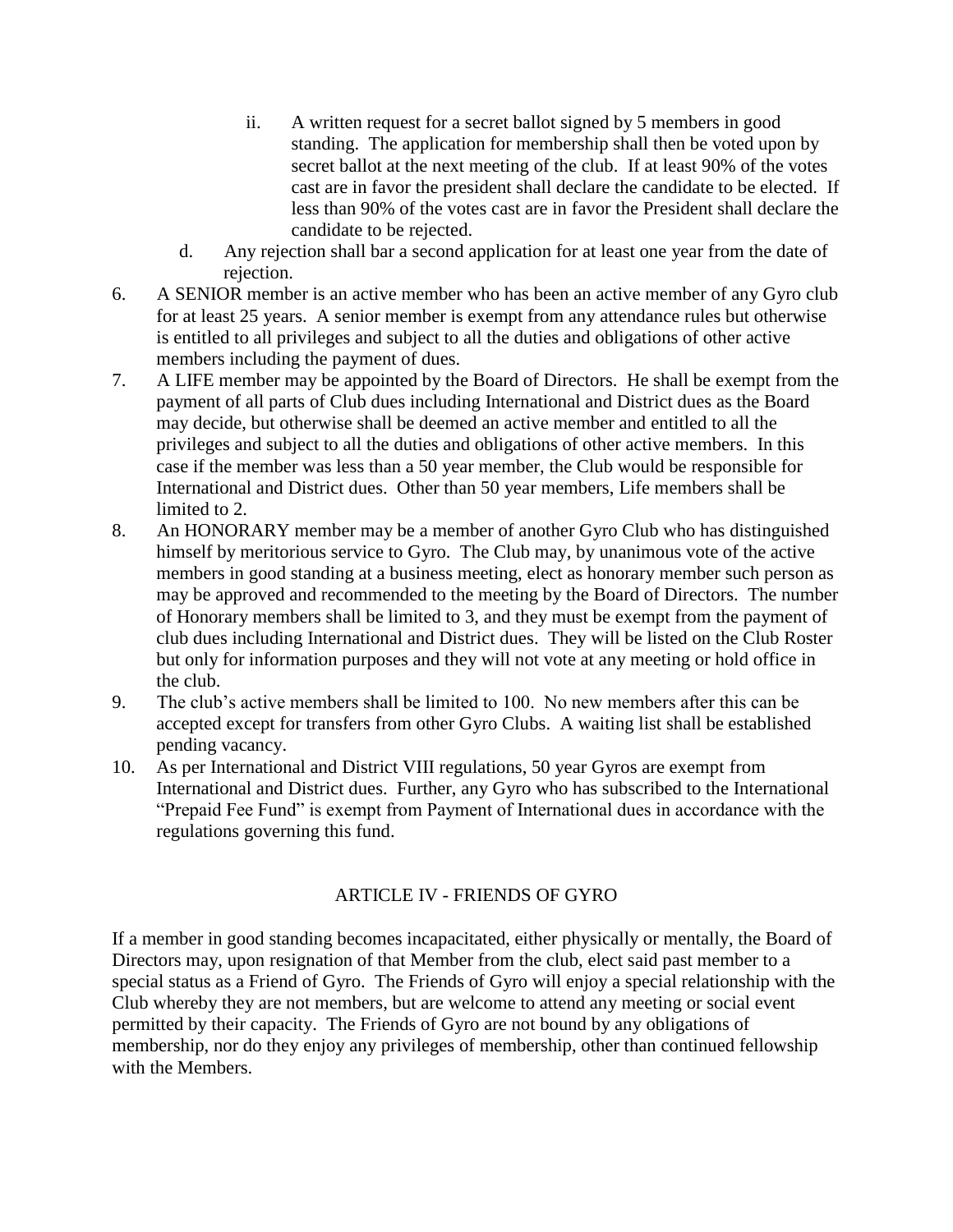## ARTICLE V - OFFICERS & DIRECTORS

- 1. The officers of the club shall consist of a President, a Vice President, a Secretary and a Treasurer.
- 2. The duties of the Officers shall be such as ordinarily pertain to these offices. The President will be Chairman of the Board of Directors and an ex officio member of all committees.
- 3. The President and Vice President shall be elected each year for a one year term. The Secretary and Treasurer shall be appointed officers of the club, by the President and the Directors.
- 4. The club shall have 6 Directors, three of whom shall be elected each year to a term of 2 years.
- 5. The Board of Directors shall consist of the officers of the club, the immediate Past President and six Directors. Any International Officer or officer of District VIII who is also a member of the club shall be an ex officio member of the Board.
- 6. The Board shall constitute the governing body of the club and except as to those powers that are vested by these By-Laws in the membership of the club, its decisions shall be final; PROVIDED however that any decision of the Board may be appealed to the club at any meeting where a quorum of one third of the active members is present. Six members of the Board shall constitute a quorum.

# ARTICLE VI - ANNUAL MEETINGS AND ELECTIONS

- 1. The Annual Election meeting shall be held in May or early June of each year.
- 2. The Annual business meeting shall be held in September of each year. (See item 7 Article VIII for order of business).
- 3. The installation of Club Officers & Directors shall be held in late September or early October of each year.
- 4. At least four weeks prior to the Annual Election meeting the President shall appoint a nominating committee of two of the Past Presidents with the President as Committee Chairman. This Committee will seek nominees for Vice President and three Directors from the active members of the club. They will also discuss the appointment of a Secretary and Treasurer and auditor for the coming year. The members will be apprised of such nominations by notification in the Club Bulletin, or by email or both.

NOTE: It is accepted practice that the Vice President will become President without a contested election unless there are conditions at the time that would involve a nomination as outlined above.

- 5. Any two members of the club may nominate, with the written consent of the nominees, a Vice President or Director. Any such nominations must be delivered to the President at least a week prior to the Annual Election Meeting. Members not eligible for nomination for: Vice President, are the President, the immediate Past President, and any member who has not served two consecutive years on the Board. Members not eligible for Director, are those who have served as director within the previous Gyro year.
- 6. A nominee may withdraw his nomination at any time prior to the issue of a ballot.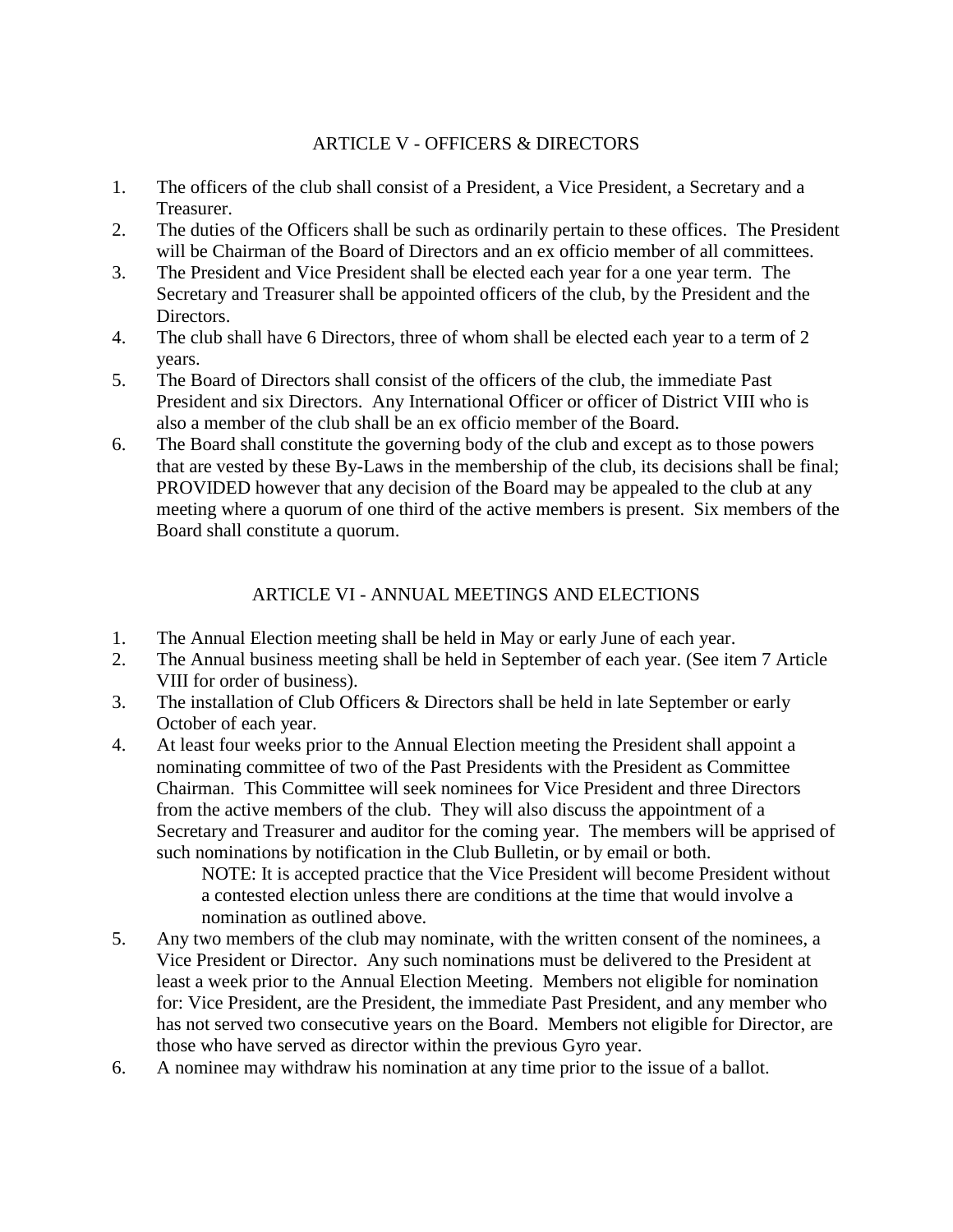- 7. At the Annual Election Meeting, should there be more nominees for any office than positions available, a ballot shall be conducted. The nominating committee shall scrutinize the ballots. The individual receiving the highest number of votes for any office shall be declared elected. The order for which names shall appear on the ballots shall be determined by lot.
- 8. In the event of a tie a second ballot shall be held.
- 9. Any disputes shall be referred to the nominating committee whose decision shall be final.
- 10. Casual vacancies on the Board of Directors during the club year may by filled by the Board.
- 11. Newly elected Officers and Directors shall hold office as from the time of their installation.

# ARTICLE VII - COMMITTEES

- 1. The new Board should, prior to the installation or immediately after, establish such standing committees as it deems advisable and in addition may from time to time appoint special committees.
- 2. Each committee shall have as ex officio member a member of the Board.
- 3. The duties of the standing committees shall consist of those customarily attached to the committee named, together with such duties as may from time to time be assigned by the Board.

# ARTICLE VIII - CLUB AND BOARD MEETINGS

- 1. Club meetings shall generally be luncheon meetings held on the first and third Wednesday of each month except for July and August. Meetings can be changed, however, by the Board, to meet the exigencies of a situation at any time.
- 2. Regular meetings shall start at the agreed upon time and should not extend beyond 90 minutes in duration.
- 3. The time, date and place of Business or Board meetings shall be determined by the Board. There shall be a minimum of three business meetings per year.
- 4. Meetings to which ladies may be invited may be held at the discretion of the Board.
- 5. Special Business meetings may be held at the discretion of the club. ( See Article V item 6).
- 6. Except for payment of initiation fees, annual dues, meals, and social events, there shall be no contribution requested or money solicitation permitted for any purpose whatsoever from members of the Club except by approval of the Club on recommendation of the Board.
- 7. The order of business at business and Board meetings shall , as far as conveniently possible, and at the discretion of the chairman, be as follows:
	- a. Roll Call
	- b. Reading of minutes of previous meeting
	- c. Report of Treasurer
	- d. Reports of committees
	- e. Reports of President (or Board)
	- f. Unfinished business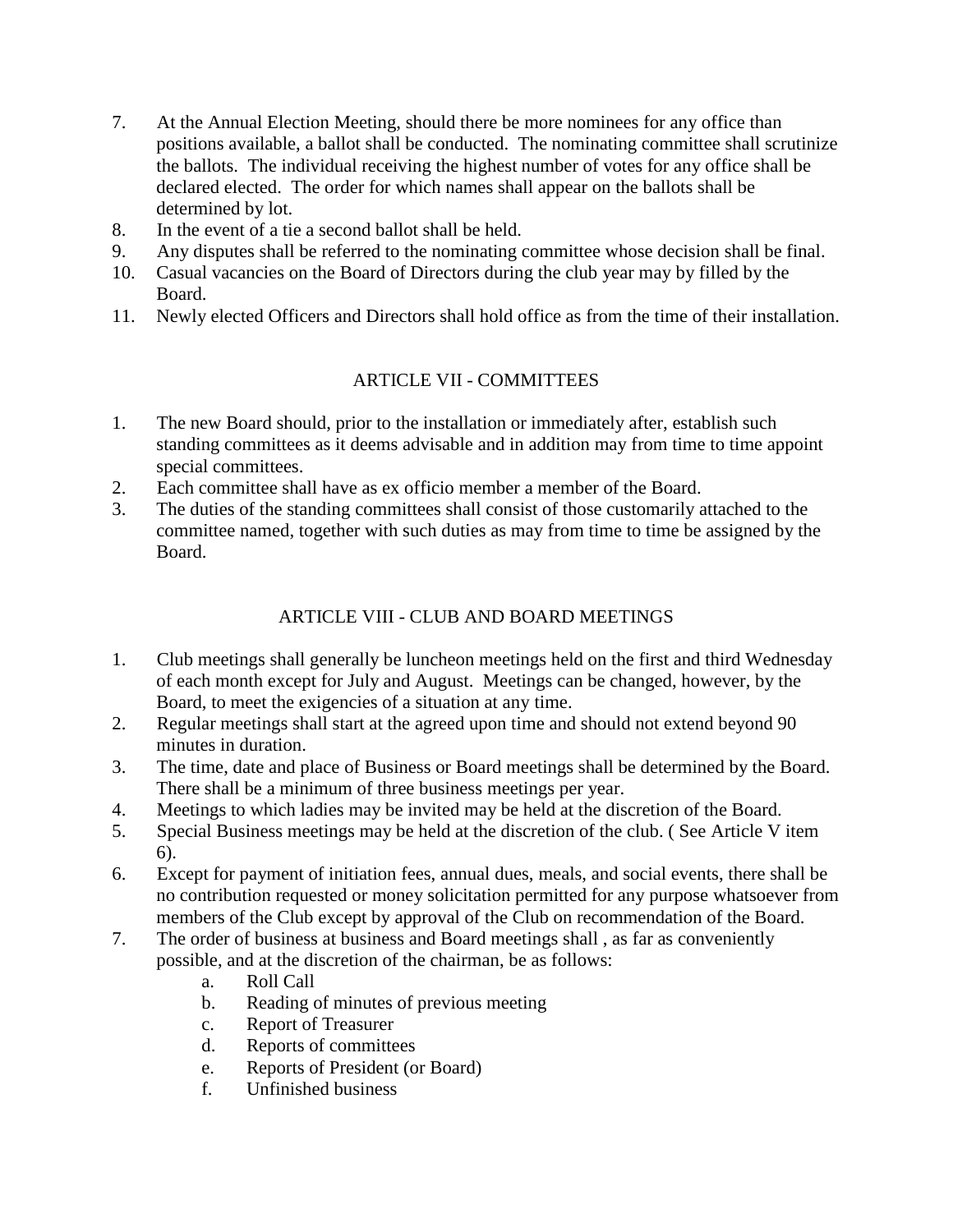- g. New Business
- h. Adjourn

In all questions of procedure Robert's "Rule of Order" shall govern.

- 8. One third of the members shall constitute a quorum at all business meetings.
- 9. There shall be no voting by proxy at any club or Board meetings. Each active member shall have one vote when present and in good standing. Except as otherwise provided herein, matters requiring approval at a meeting of the Club or Board shall be decided by a simple majority vote.

# ARTICLE IX - FINANCE, FEES & DUES

- 1. The financial year of the club shall be from the first day of September in one year until the last day of August in the next year.
- 2. The financial statement shall be presented to the Board for approval on or before the first of October of each year. Copies shall be provided to all members of the club.
- 3. The initiation fee, payable upon the acceptance of a nominee shall be in the amount set out by Gyro International.
- 4. Members' dues shall be payable in advance for the full year. They shall be in the amount per annum recommended by the Board and approved by the club. Notice of any change in dues shall be given at least two weeks prior to the meeting at which such change is proposed.
	- a. The Board may adjust the dues of a new member who is admitted at a time other than the first of the fiscal year.
	- b. 50 year Gyro members are not required to pay International or District VIII dues and club dues for these members will be adjusted accordingly.
	- c. Members who have subscribed to the International "Prepaid Fund", will have their dues adjusted in an amount and for the time prescribed by International By Laws.
- 5. The Treasurer shall present to the Board at least twice a year a financial statement (March  $31<sup>st</sup>$  and August  $31<sup>st</sup>$ .)
- 6. Any three officers of the club, as appointed by the Board may be authorized Signatories of the Club. Any two of these are authorized, on behalf of the club, from time to time, to make, draw, accept, endorse sign and execute under the club name, cheques and agreements obligating the club to the bank in respect of debts, obligations or liabilities incurred by the bank for the account or benefit of the club.
- 7. Charitable donations or other expenditures of \$3000 or more may be recommended by the Board, but must be approved by the Club membership at a club business meeting.
- 8. A club budget shall be presented to the Board for approval at the first Board meeting of the club financial year. It shall then be presented to the club at the first club business meeting.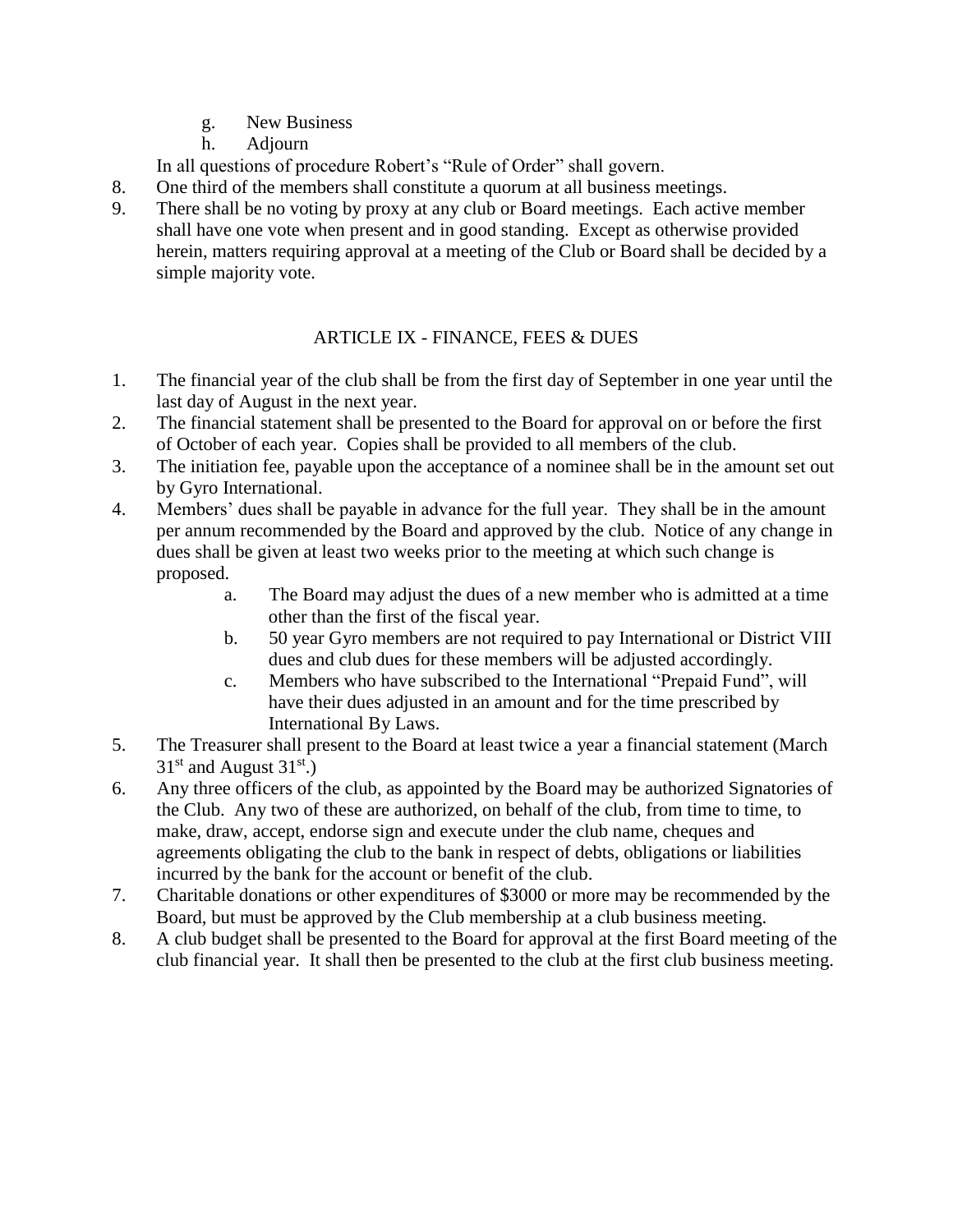#### ARTICLE X - PENALTIES, EXPULSIONS & RESIGNATIONS.

- 1. Any member being one month in arrears in payment of dues may be suspended by the Board but may at the discretion of the Board, on written application to the Board for reinstatement within thirty days of suspension be reinstated on payment of arrears of dues.
- 2. Failure to apply for reinstatement within thirty days of suspension, or disapproval of the application by the Board, shall be deemed termination of membership.
- 3. If a member is charged with conduct unbecoming of a gentleman or prejudicial to the welfare of the club, such member shall be given particulars of such charge and the opportunity of being heard by the Board. If a two thirds majority of the Board, or more, finds such member guilty of the offence with which he is charged, such member shall be expelled.
- 4. Resignations from the club shall be in writing to the Secretary and shall not relieve the resigning member from his indebtedness to the club or from his dues for the current year.

## ARTICLE XI - INSIGNIA

- 1. Each member in good standing shall be known as a "Gyro" and shall be entitled to wear, use or otherwise display the emblem, badge or other insignia of the club
- 2. All right, title and interest in and to all Gyro emblems badges or insignia granted by this club shall be and remain in this club, with the sole exception of the right to possess, use and exhibit the same by a member Gyro in good standing. In the event of resignation, suspension, expulsion or otherwise severance of connection by a member, the Secretary, on behalf of the club may forthwith demand and become entitled to the same.

#### ARTICLE XII - CONVENTIONS

1. Subject to the terms of the Constitution of Gyro International, this club shall be represented at every International and District VIII Convention and the District VIII Interim Meeting, by a duly accredited delegate appointed by the Board and his expenses as approved by the Board shall be borne by the club.

#### ARTICLE XIII - POLITICS BARRED

1. This club, as an organization, shall not in any way participate in the candidacy of any person for public office, nor shall partisan questions as such be discussed or voted upon at any club meeting.